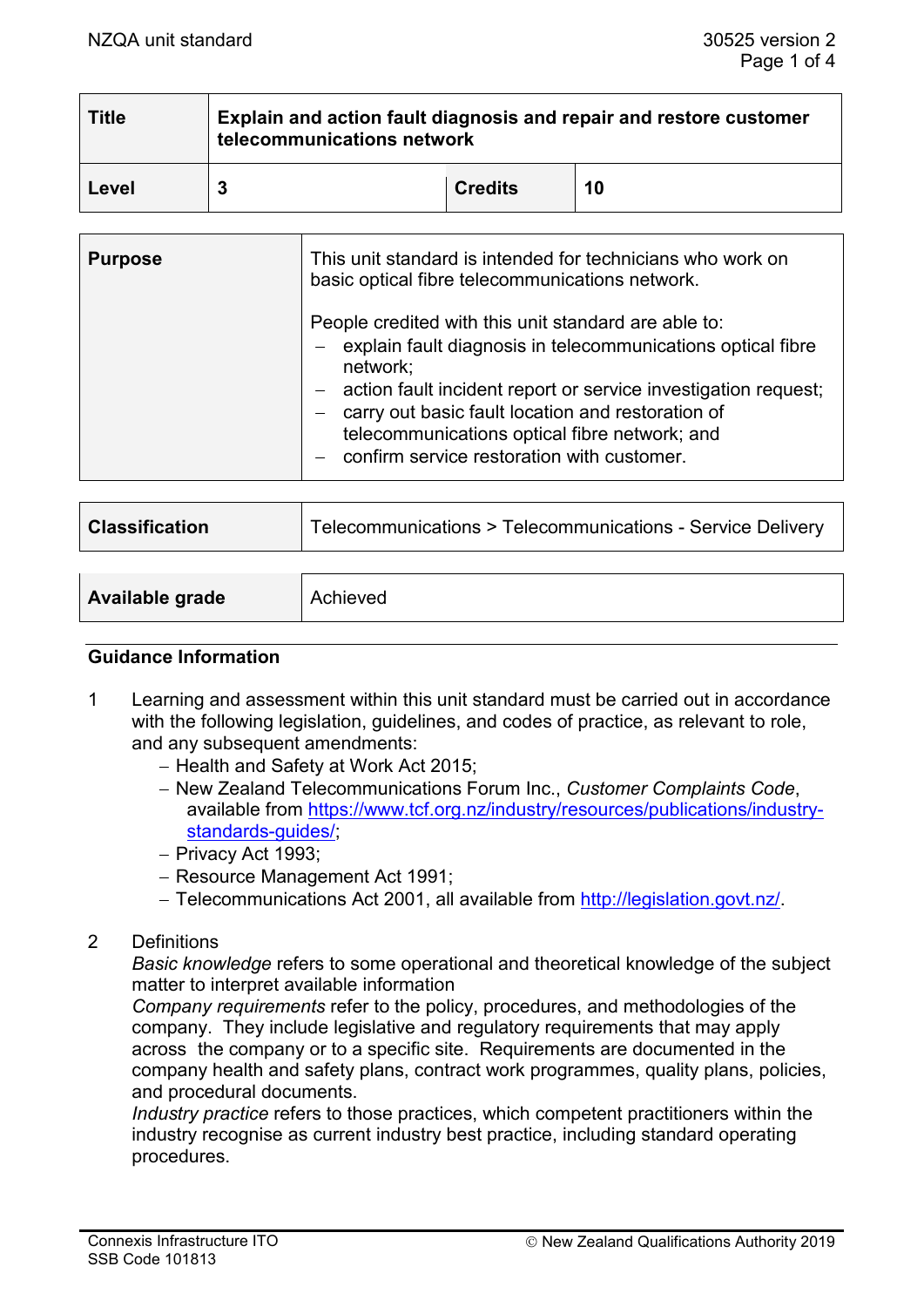3 The range for this unit standard is 10 different faults on different telecommunications systems or services.

# **Outcomes and performance criteria**

# **Outcome 1**

Explain fault diagnosis in telecommunications optical fibre network.

### **Performance criteria**

- 1.1 Techniques to diagnose faults in telecommunications optical fibre network are explained in terms of industry practice.
	- Range techniques include but are not limited to  $-$  observation, simulation, measurement, identification of function loss, comparison, previous fault data including frequency of occurrence, manufacturers' documentation and diagnostic data, built-in diagnostics.

## **Outcome 2**

Action fault incident report or service investigation request.

#### **Performance criteria**

- 2.1 Job request is accepted within company and client required time frames.
- 2.2 Optical fibre reticulation details are obtained for the affected circuit/service.
- 2.3 Items and material required are purchased or obtained from stock as per company requirements.
- 2.4 Contact is made with customer confirming receipt of incident report, requesting any further details that may be of assistance and confirming appointment.

#### **Outcome 3**

Carry out basic fault location and restoration of telecommunications optical fibre network.

#### **Performance criteria**

- 3.1 Test equipment is selected, and tests are completed in terms of confirming the nature of the fault.
- 3.2 Remote restoration procedures are implemented and explained in terms of the appropriate application method.
- 3.3 Site arrival procedures are followed in terms of log in, inspections, diagnostics and health and safety procedures and in accordance with company requirements.
- 3.4 Diagnostic tools and or equipment are selected and appropriate for the task.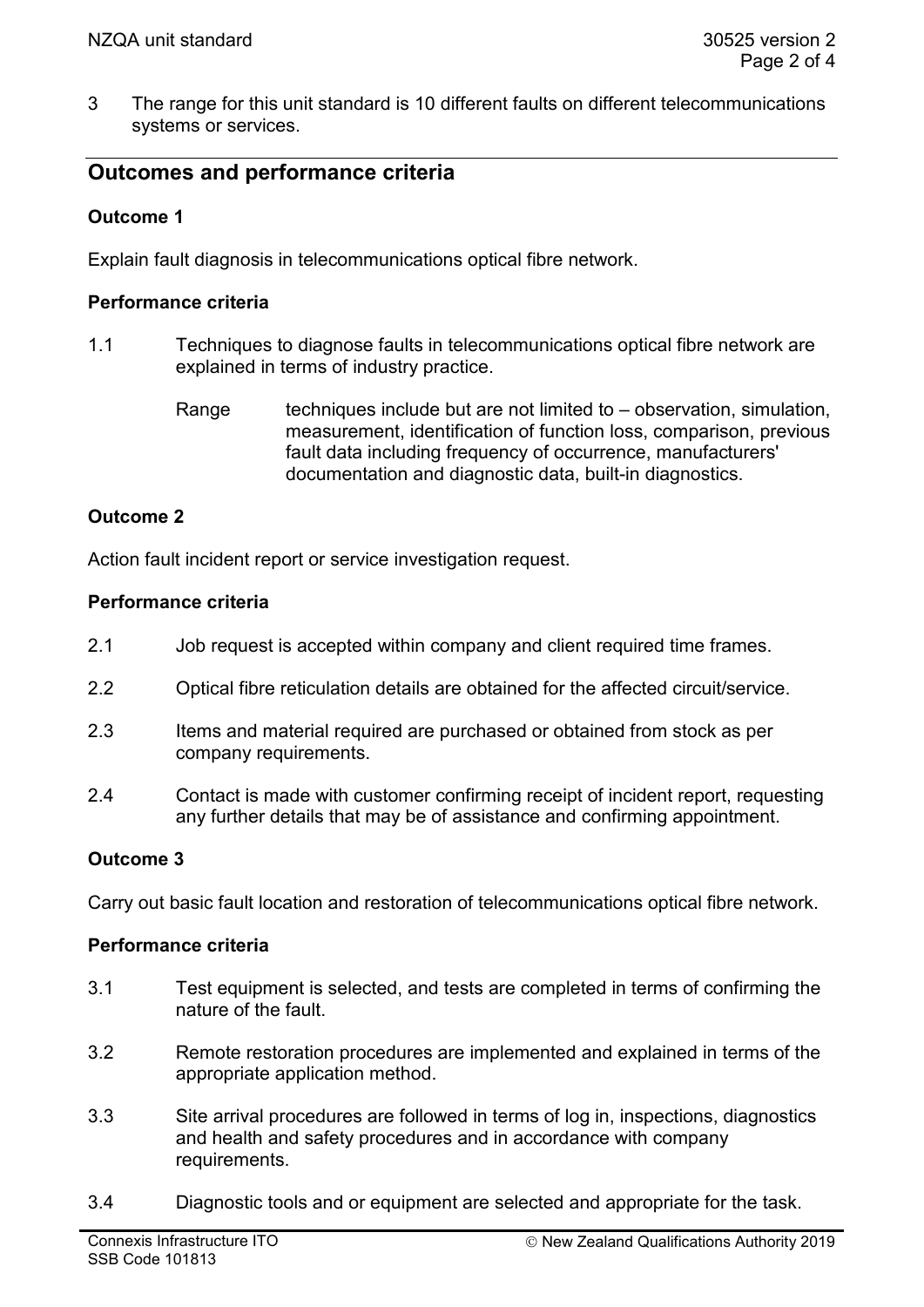- 3.5 Faults are located, and causes are found, through logical analysis of symptoms, observations, simulation, and measurements.
	- Range may include but is not limited to common alarms, LEDs, manufacturer's diagnostic procedures, resetting of customer premises equipment (CPE).
- 3.6 Diagnostic tests are completed in terms of ensuring there is no impact on the performance of existing services.
- 3.7 Test results are interpreted in terms of identifying faulty system component(s).

Range may include but is not limited to  $-$  CPE(s), cable(s), component(s), configuration.

3.8 Faulty system component(s) are repaired or replaced in accordance with industry practice.

#### **Outcome 4**

Confirm service restoration with customer.

#### **Performance criteria**

- 4.1 Service restoration is completed in terms of confirming with the customer and offering an alternative service if further restoration work or permanent repairs are required.
- 4.2 Records of test results and completed repair work are supplied to the customer in accordance with company requirements.
- 4.3 Service request is completed and signed off in accordance with industry practice and client requirements.

| <b>Planned review date</b> | 31 December 2022 |
|----------------------------|------------------|
|                            |                  |

#### **Status information and last date for assessment for superseded versions**

| <b>Process</b>           | <b>Version</b> | <b>Date</b>       | <b>Last Date for Assessment</b> |
|--------------------------|----------------|-------------------|---------------------------------|
| Registration             |                | 28 September 2017 | N/A                             |
| Rollover and<br>Revision | ≘              | 27 June 2019      | N/A                             |

| <b>Consent and Moderation Requirements (CMR) reference</b>                   | 0101 |  |
|------------------------------------------------------------------------------|------|--|
| This CND can be coopered of http://www.pres.co.t.pr/framewer/coopeb/index.de |      |  |

This CMR can be accessed at [http://www.nzqa.govt.nz/framework/search/index.do.](http://www.nzqa.govt.nz/framework/search/index.do)